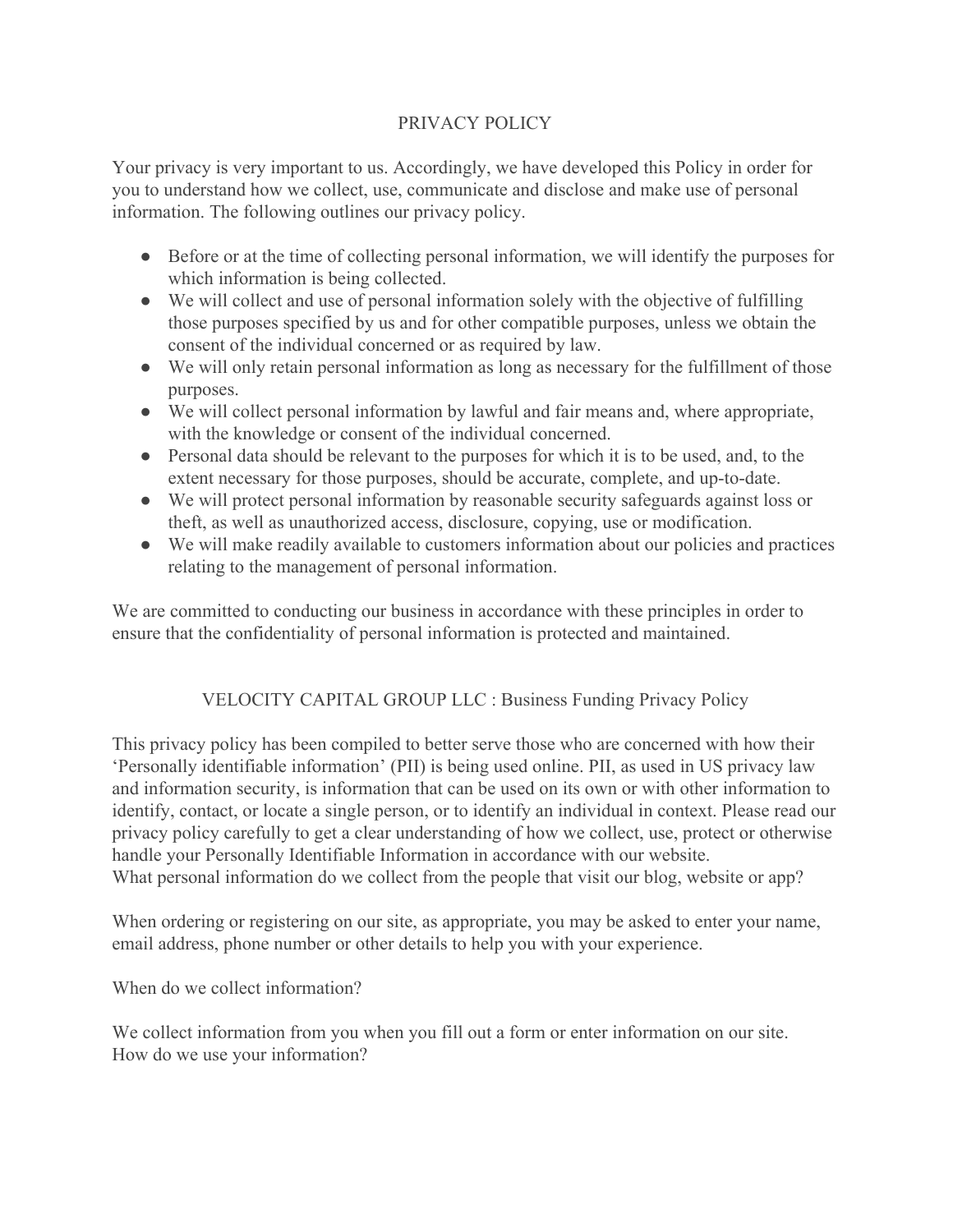We may use the information we collect from you when you register, make a purchase, sign up for our newsletter, respond to a survey or marketing communication, surf the website, or use certain other site features in the following ways:

- To personalize user's experience and to allow us to deliver the type of content and product offerings in which you are most interested.
- To administer a contest, promotion, survey or other site feature.
- To send periodic emails regarding your order or other products and services.

How do we protect visitor information?

Our website is scanned on a regular basis for security holes and known vulnerabilities in order to make your visit to our site as safe as possible.

We use regular Malware Scanning.

Your personal information is contained behind secured networks and is only accessible by a limited number of persons who have special access rights to such systems, and are required to keep the information confidential. In addition, all sensitive/credit information you supply is encrypted via Secure Socket Layer (SSL) technology

We implement a variety of security measures when a user enters, submits, or accesses their information to maintain the safety of your personal information.

All transactions are processed through a gateway provider and are not stored or processed on our servers.

Do we use 'cookies'?

Yes. Cookies are small files that a site or its service provider transfers to your computer's hard drive through your Web browser (if you allow) that enables the site's or service provider's systems to recognize your browser and capture and remember certain information. For instance, we use cookies to help us remember and process the items in your shopping cart. They are also used to help us understand your preferences based on previous or current site activity, which enables us to provide you with improved services. We also use cookies to help us compile aggregate data about site traffic and site interaction so that we can offer better site experiences and tools in the future.

We use cookies to:

• Understand and save user's preferences for future visits.

• Compile aggregate data about site traffic and site interactions in order to offer better site experiences and tools in the future. We may also use trusted third-party services that track this information on our behalf.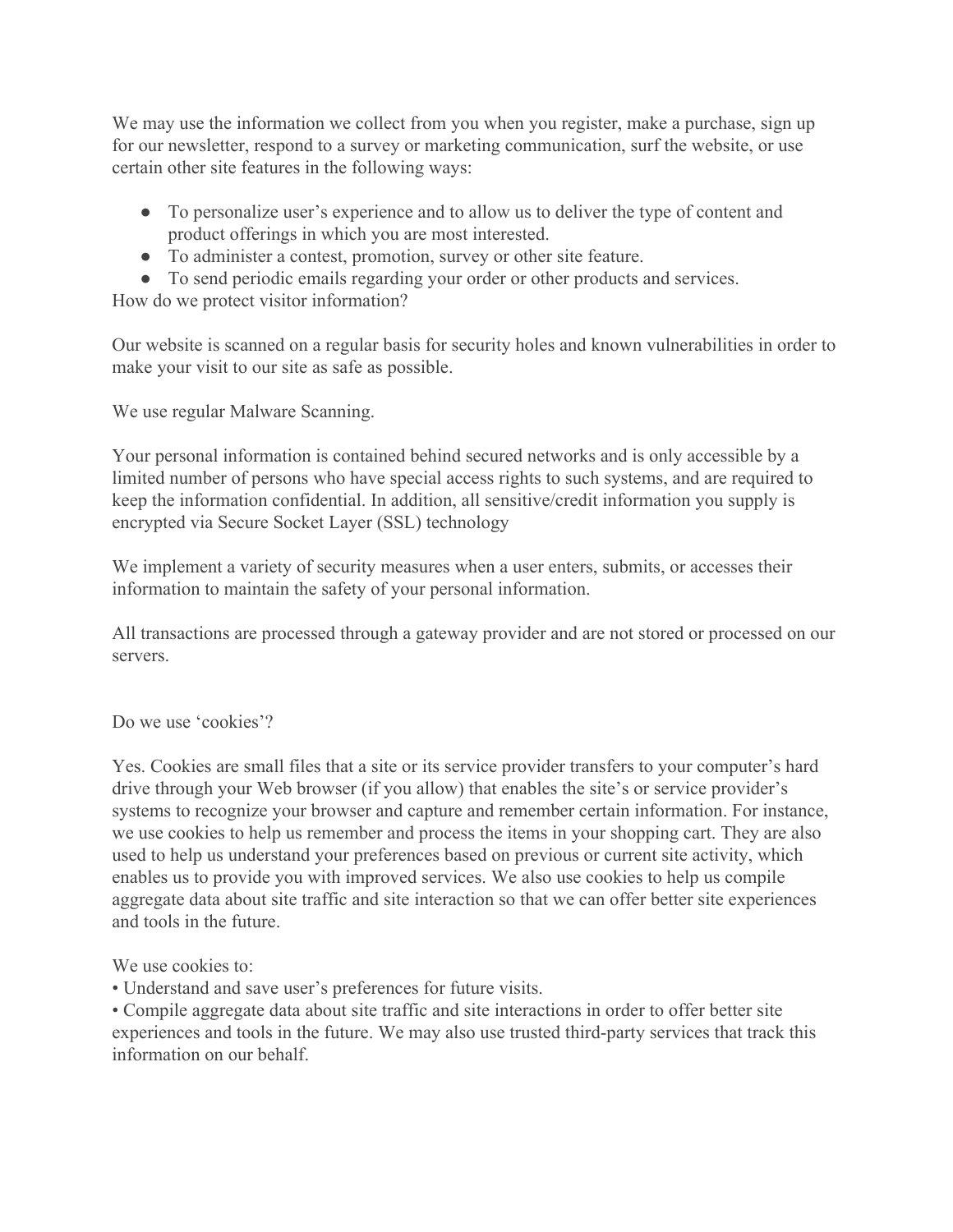You can choose to have your computer warn you each time a cookie is being sent, or you can choose to turn off all cookies. You do this through your browser (like Internet Explorer) settings. Each browser is a little different, so look at your browser's Help menu to learn the correct way to modify your cookies.

If you disable cookies off, some features will be disabled It won't affect the users experience that make your site experience more efficient and some of our services will not function properly. However, you can still place orders. Third Party Disclosure

We do not sell, trade, or otherwise transfer to outside parties your personally identifiable information unless we provide you with advance notice. This does not include website hosting partners and other parties who assist us in operating our website, conducting our business, or servicing you, so long as those parties agree to keep this information confidential. We may also release your information when we believe release is appropriate to comply with the law, enforce our site policies, or protect ours or others' rights, property, or safety.

However, non-personally identifiable visitor information may be provided to other parties for marketing, advertising, or other uses.

Third party links

Occasionally, at our discretion, we may include or offer third party products or services on our website. These third-party sites have separate and independent privacy policies. We therefore have no responsibility or liability for the content and activities of these linked sites. Nonetheless, we seek to protect the integrity of our site and welcome any feedback about these sites. Google

Google's advertising requirements can be summed up by Google's Advertising Principles. They are put in place to provide a positive experience for users. <https://support.google.com/adwordspolicy/answer/1316548?hl=en> We use Google AdSense Advertising on our website.

Google, as a third-party vendor, uses cookies to serve ads on our site. Google's use of the DART cookie enables it to serve ads to our users based on their visit to our site and other sites on the Internet. Users may opt out of the use of the DART cookie by visiting the Google ad and content network privacy policy.

We have implemented the following:

- Remarketing with Google AdSense
- Google Display Network Impression Reporting
- Demographics and Interests Reporting
- DoubleClick Platform Integration

We along with third-party vendors, such as Google use first-party cookies (such as the Google Analytics cookies) and third-party cookies (such as the DoubleClick cookie) or other third-party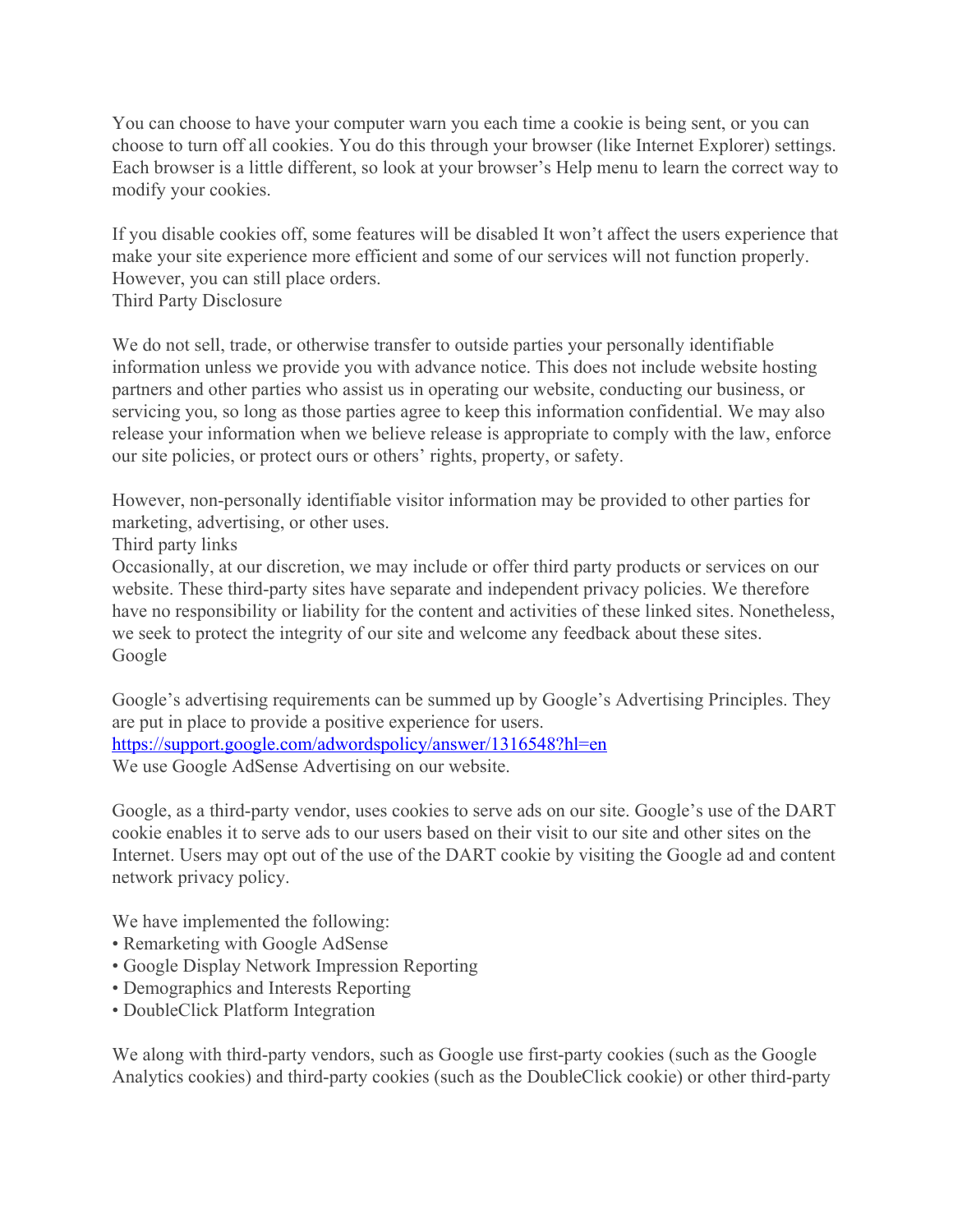identifiers together to compile data regarding user interactions with ad impressions, and other ad service functions as they relate to our website. Opting out:

Users can set preferences for how Google advertises to you using the Google Ad Settings page. Alternatively, you can opt out by visiting the Network Advertising initiative opt out page or permanently using the Google Analytics Opt Out Browser add on. California Online Privacy Protection Act

CalOPPA is the first state law in the nation to require commercial websites and online services to post a privacy policy. The law's reach stretches well beyond California to require a person or company in the United States (and conceivably the world) that operates websites collecting personally identifiable information from California consumers to post a conspicuous privacy policy on its website stating exactly the information being collected and those individuals with whom it is being shared, and to comply with this policy. – See more at:

http://consumercal.org/california-online-privacy-protection-act-caloppa/#sthash.0FdRbT51.dpuf According to CalOPPA we agree to the following:

Users can visit our site anonymously

Once this privacy policy is created, we will add a link to it on our home page, or as a minimum on the first significant page after entering our website.

Our Privacy Policy link includes the word 'Privacy', and can be easily be found on the page specified above.

Users will be notified of any privacy policy changes:

- On our Privacy Policy Page
- Users are able to change their personal information:
- By emailing us

How does our site handle do not track signals?

We honor do not track signals and do not track, plant cookies, or use advertising when a Do Not Track (DNT) browser mechanism is in place.

Does our site allow third party behavioral tracking?

It's also important to note that we do not allow third party behavioral tracking

COPPA (Children Online Privacy Protection Act)

When it comes to the collection of personal information from children under 13, the Children's Online Privacy Protection Act (COPPA) puts parents in control. The Federal Trade Commission, the nation's consumer protection agency, enforces the COPPA Rule, which spells out what operators of websites and online services must do to protect children's privacy and safety online.

We do not specifically market to children under 13.

Fair Information Practices